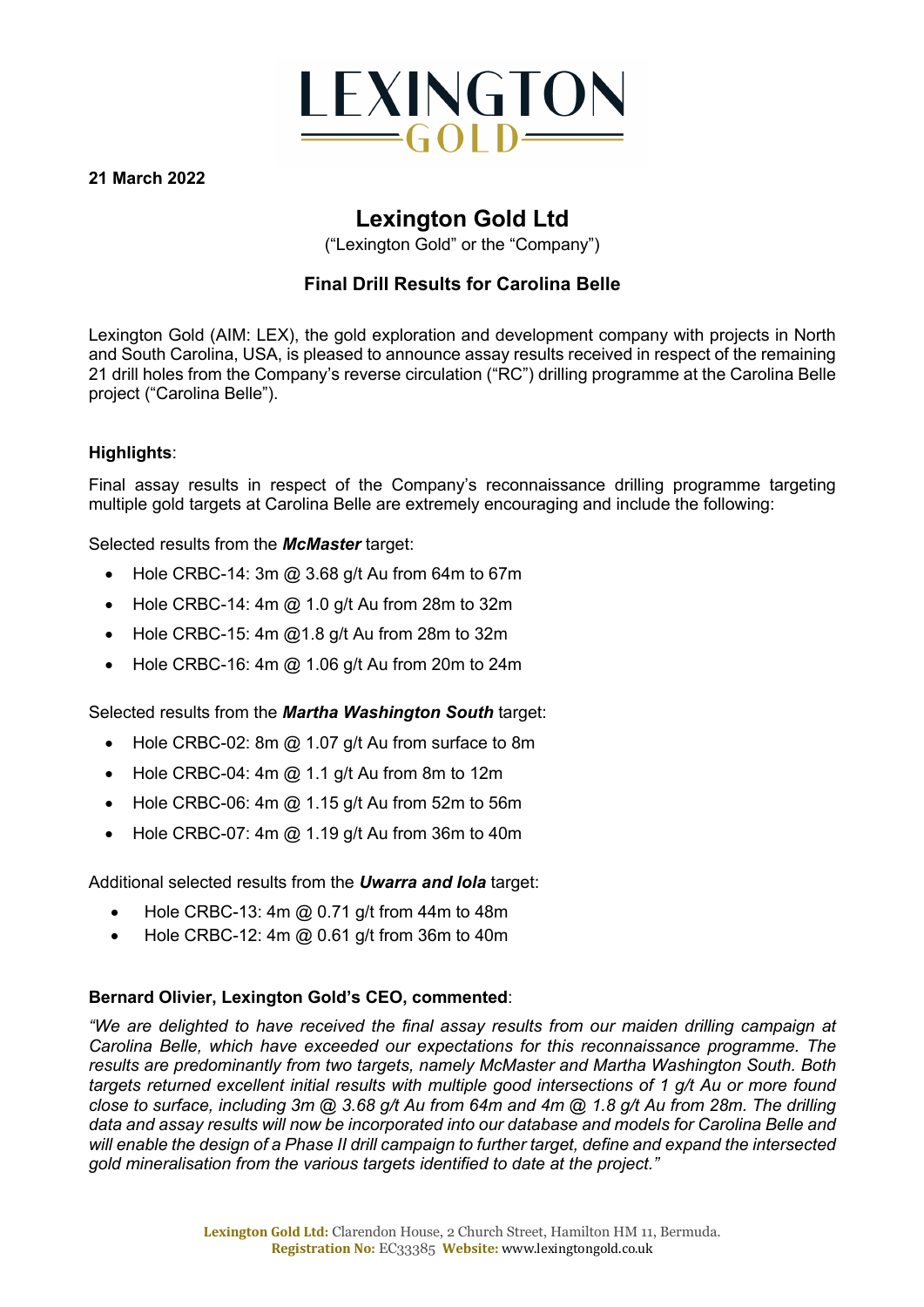

#### **Additional Drilling and Assaying information**

Carolina Belle comprises exploration and mining rights over a total of 391.98 acres, covering both the historical Iola and Uwarra mining areas. Discovered in 1901, the area was mined almost continuously until 1916, collectively producing approximately 50,000oz of gold until a dispute between the neighbouring mines of Iola and Uwarra prevented continued mining activities.

Our first ever reconnaissance drilling campaign on Carolina Belle was completed in early December 2021 comprising a total of 32 drill holes for an aggregate of 2,630m drilled. A total of 738 samples comprising of 4 metre sample composites as well as standards, blanks and duplicates were then dispatched to SGS Canada's laboratories in Vancouver ("SGS") for assaying.

The majority of the second and final batch of results received from SGS are from holes drilled to investigate two separate targets, namely the "*McMaster*" target and the "*Martha Washington South*" target. Results from two additional holes, CRBC-12 and CRBC-13, were also received as part of the holes drilled to test the mineralisation associated with the historical third party "*Uwarra and Iola*" gold mining operations.

The key selected assay results are set out in Table 1 and Table 2 below.

| Hole No.                              | <b>Dip</b><br>(degrees) | <b>Azimuth</b><br>(degrees) | <b>Final</b><br>depth (m) | From            | To              | <b>Interval</b> | g/t Au |
|---------------------------------------|-------------------------|-----------------------------|---------------------------|-----------------|-----------------|-----------------|--------|
| <b>Martha Washington South Target</b> |                         |                             |                           |                 |                 |                 |        |
| CRBC-02                               | $-59$                   | 118                         | 52m                       | 0 <sub>m</sub>  | 8m              | 8m              | 1.07   |
| CRBC-04                               | $-60$                   | 121                         | 60 <sub>m</sub>           | 8m              | 12 <sub>m</sub> | 4 <sub>m</sub>  | 1.1    |
| CRBC-05                               | $-59$                   | 125                         | 65 <sub>m</sub>           | 16m             | 20 <sub>m</sub> | 4 <sub>m</sub>  | 0.69   |
| CRBC-05                               | $-59$                   | 125                         | 65 <sub>m</sub>           | 40 <sub>m</sub> | 44m             | 4 <sub>m</sub>  | 0.81   |
| CRBC-05                               | $-59$                   | 125                         | 65m                       | 56m             | 60 <sub>m</sub> | 4 <sub>m</sub>  | 0.61   |
| CRBC-06                               | $-60$                   | 124                         | 70 <sub>m</sub>           | 52m             | 56m             | 4 <sub>m</sub>  | 1.15   |
| CRBC-07                               | $-60$                   | 119                         | 90 <sub>m</sub>           | 20m             | 24m             | 4 <sub>m</sub>  | 0.92   |
| CRBC-07                               | $-60$                   | 119                         | 90 <sub>m</sub>           | 36m             | 40 <sub>m</sub> | 4 <sub>m</sub>  | 1.19   |
| CRBC-09                               | $-60$                   | 126                         | 132m                      | 24m             | 28m             | 4 <sub>m</sub>  | 0.58   |
| CRBC-11                               | $-61$                   | 141                         | 158m                      | 92m             | 96m             | 4 <sub>m</sub>  | 0.54   |
| CRBC-26                               | $-61$                   | 120                         | 80 <sub>m</sub>           | 40 <sub>m</sub> | 44m             | 4 <sub>m</sub>  | 0.54   |
| <b>McMaster Target</b>                |                         |                             |                           |                 |                 |                 |        |
| CRBC-14                               | $-60$                   | 124                         | 67 <sub>m</sub>           | 28m             | 32m             | 4 <sub>m</sub>  | 1.0    |
| CRBC-14                               | -60                     | 124                         | 67 <sub>m</sub>           | 64m             | 67 <sub>m</sub> | 3m              | 3.68   |
| CRBC-15                               | $-60$                   | 123                         | 61m                       | 20 <sub>m</sub> | 24m             | 4 <sub>m</sub>  | 0.55   |
| CRBC-15                               | $-60$                   | 123                         | 61m                       | 28m             | 32m             | 4 <sub>m</sub>  | 1.8    |
| CRBC-16                               | $-60$                   | 125                         | 60 <sub>m</sub>           | 20m             | 24m             | 4 <sub>m</sub>  | 1.06   |
| CRBC-16                               | $-60$                   | 125                         | 60 <sub>m</sub>           | 24m             | 28m             | 4 <sub>m</sub>  | 0.73   |

#### **Table 1**: **Selected significant drill results for the Martha Washington South and McMaster targets at the Carolina Belle Project**

**Lexington Gold Ltd:** Clarendon House, 2 Church Street, Hamilton HM 11, Bermuda. **Registration No:** EC33385 **Website:** www.lexingtongold.co.uk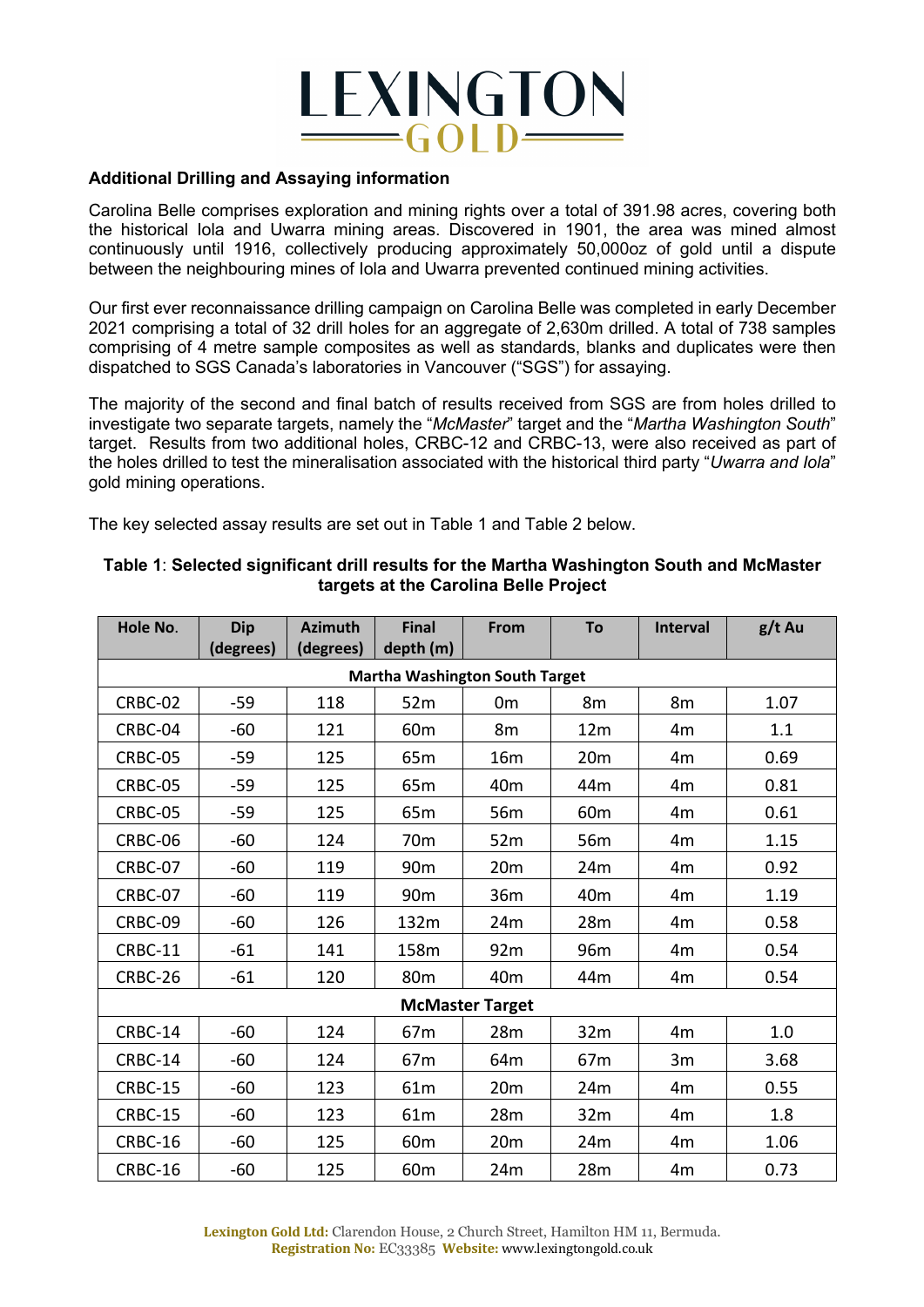

#### **Table 2**: **Selected significant drill results from the Uwarra and Iola historical mine workings target**

| Hole No.  | <b>Dip</b><br>(degrees) | <b>Azimuth</b><br>(degrees) | <b>Final</b><br>depth (m) | From            | <b>To</b>       | <b>Interval</b> | $g/t$ Au |
|-----------|-------------------------|-----------------------------|---------------------------|-----------------|-----------------|-----------------|----------|
| CRBC-12   | $-61$                   | 128                         | 97 <sub>m</sub>           | 36 <sub>m</sub> | 40 <sub>m</sub> | 4m              | 0.61     |
| CRBC-13   | $-60$                   | 126                         | 85 <sub>m</sub>           | 44 <sub>m</sub> | 48m             | 4m              | 0.71     |
| CRBC-22   | $-60$                   | 125                         | 79 <sub>m</sub>           | 48m             | 52m             | 4m              | 1.53     |
| CRBC-22   | $-60$                   | 125                         | 79 <sub>m</sub>           | 68 <sub>m</sub> | 79 <sub>m</sub> | 11 <sub>m</sub> | 1.01     |
| Including |                         |                             |                           | 68 <sub>m</sub> | 72m             | 4m              | 0.7      |
| including |                         |                             |                           | 72m             | 76 <sub>m</sub> | 4m              | 1.62     |
| CRBC-23   | -60                     | 127                         | 90 <sub>m</sub>           | 24m             | 28m             | 4m              | 0.75     |
| CRBC-24   | -60                     | 128                         | 120m                      | 64 <sub>m</sub> | 68m             | 4m              | 2.1      |

All of the intersection information in Table 1 and Table 2 is reported using the down-hole depth. The holes were drilled at inclined angles of approximately  $60^{\circ}$  and the mineralisation will therefore be at shallower depths than the down-hole depths reported in the tables.

The McMaster target contains historical workings and was further defined by soil sampling and geophysics. The target is located to the north-west of the historical workings of Uwarra and Iola. Hole CRBC-14 intersected two zones of gold mineralisation with values of 1.0 g/t Au over 4m intersected between 28m and 32m as well as 3.68 g/t Au over 3m between 64m and 67m. Holes CRBC-15 and CRBC-16 returned an average gold grade of 1.8 g/t Au and 1.06 g/t Au over 4m between 28m and 32m and 20m to 24m below surface, respectively.

A total of 11 drill holes were drilled in the newly discovered target, the discovery of which was announced on 12 July 2021, named "*Martha Washington South*". Hole CRBC-02 intersected gold values of 1.07 g/t Au over 8m from surface while hole CRBC-07 returned an average gold grade of 1.19 g/t Au over 4m between 36m and 40m below surface. Hole CRBC-04 intersected gold values of 1.1 g/t Au over 4m from 8m and 12m while hole CRBC-06 returned an average gold grade of 1.15 g/t Au over 4m from 52m below surface. Surface rock chip and grab samples from Martha Washington South previously returned 10 samples with gold grades in excess of 1 g/t including: 17 g/t; 5.1 g/t; 3.5 g/t, 3.2 g/t; 2.7 g/t; and 2.2 g/t.

The assay results also contain the two final drill holes (CRBC-12 and CRBC-13) drilled to test the down-dip and strike extent, as well as the mineralisation and nature, and extent of the historical Uwarra and Iola mining operations. As previously reported, the intersection of the historical workings and targeted ore-zone at various depths and along strike enables further investigation and understanding of the nature and extent of the historical ore-zone, its Hangingwall and Footwall zones and the old mine workings itself.

The combined overall results from our maiden drilling campaign at Carolina Belle will now be further interpreted and incorporated into 3D modelling of the various targets at the project. This will facilitate the design of a Phase II drilling programme to further target, define and expand on the intersected gold mineralisation at all three of the current targets. The overall results also serve to de-risk and validate the historical mining data the Company holds in respect of Carolina Belle which is over a century old.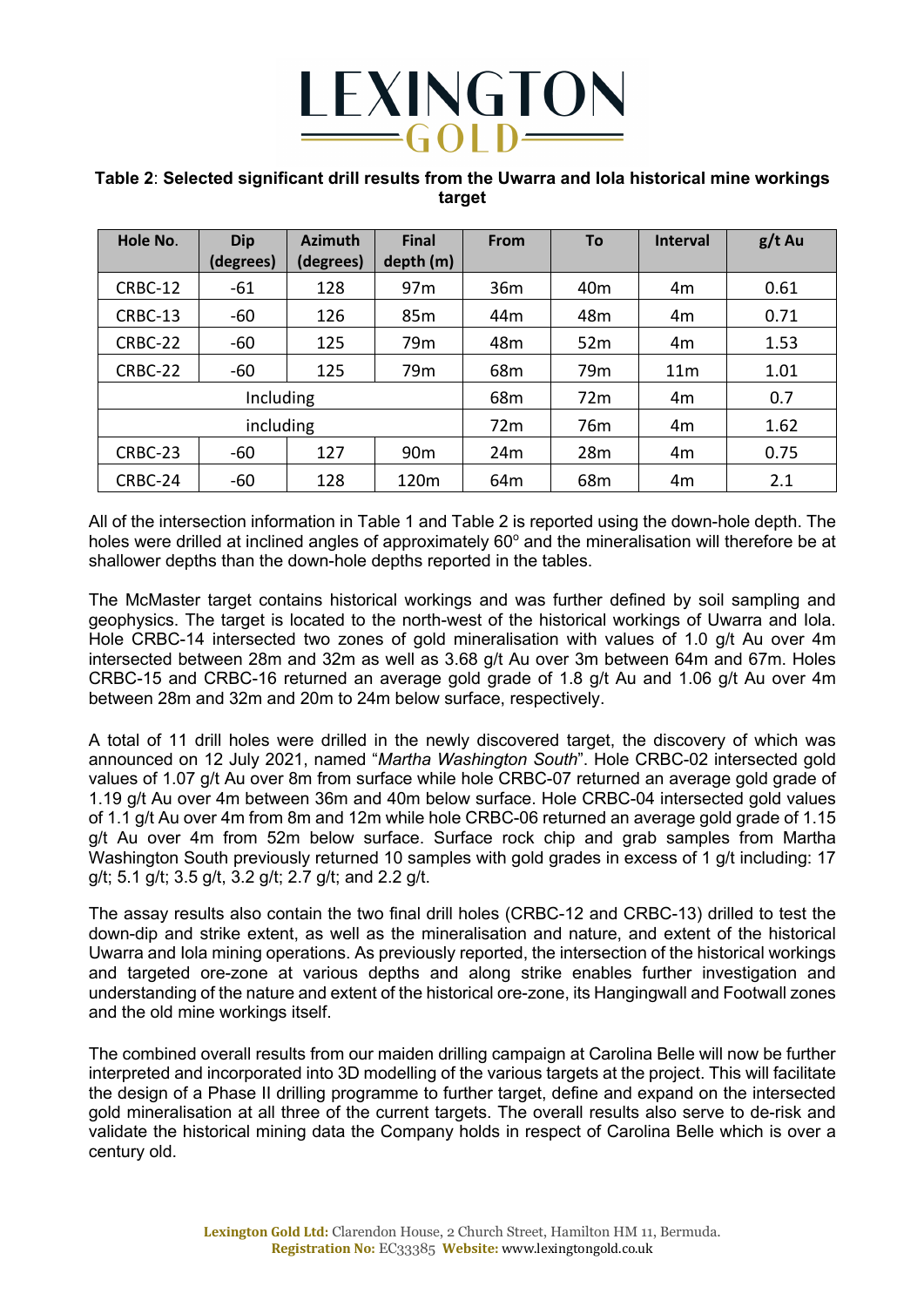# LEXINGTON  $\equiv$  GOLD $\equiv$

#### **Competent Person's Statement**

The information contained in this announcement that relates to exploration activities is based upon information compiled by Edward Nealon, Chairman of Lexington Gold. Mr Nealon is a Member of the Australasian Institute of Mining and Metallurgy (AusIMM) and has sufficient experience which is relevant to the style of mineralisation and type of deposit under consideration and to the activity being undertaken to qualify as a Competent Person as defined in the December 2012 edition of the "Australasian Code for Reporting of Exploration Results, Mineral Resources and Ore Reserves" (JORC Code). Mr Nealon consents to the inclusion in this announcement of the matters based upon the information in the form and context in which it appears.

#### **Enquiries**:

#### **Lexington Gold Ltd**

Bernard Olivier (Chief Executive Officer) Edward Nealon (Chairman) Mike Allardice (Group Company Secretary)

#### **Strand Hanson Limited (Nominated Adviser)**

Matthew Chandler / James Bellman / James Harris

#### **Peterhouse Capital Limited (Broker)**

Duncan Vasey / Lucy Williams (Broking) Eran Zucker (Corporate Finance)

#### **Yellow Jersey PR Limited (Financial Public Relations)**

Tom Randell / Annabelle Wills

www.lexingtongold.co.uk via Yellow Jersey

www.strandhanson.co.uk T: +44 207 409 3494

www.peterhousecap.com T: +44 207 469 0930

www.yellowjerseypr.com T: +44 7948 758 681 +44 2030 049 512

*The information contained within this announcement is deemed by the Company to constitute inside information as stipulated under the Market Abuse Regulation (EU) No. 596/2014 as it forms part of United Kingdom domestic law by virtue of the European Union (Withdrawal) Act 2018.*

#### **Glossary of technical terms**:

| " $Au$ "      | gold;                                                                                                                         |
|---------------|-------------------------------------------------------------------------------------------------------------------------------|
| "Footwall"    | the rock on the underside of a vein or ore structure;                                                                         |
| " $g$ "       | grammes;                                                                                                                      |
| "g/t"         | grammes per tonne;                                                                                                            |
| "Hangingwall" | the rock on the upper side of a vein or ore deposit;                                                                          |
| "m"           | metre;                                                                                                                        |
| "ore-zone"    | the portion, or length, of a vein or other structure that carries sufficient valuable<br>minerals to be extracted profitably; |